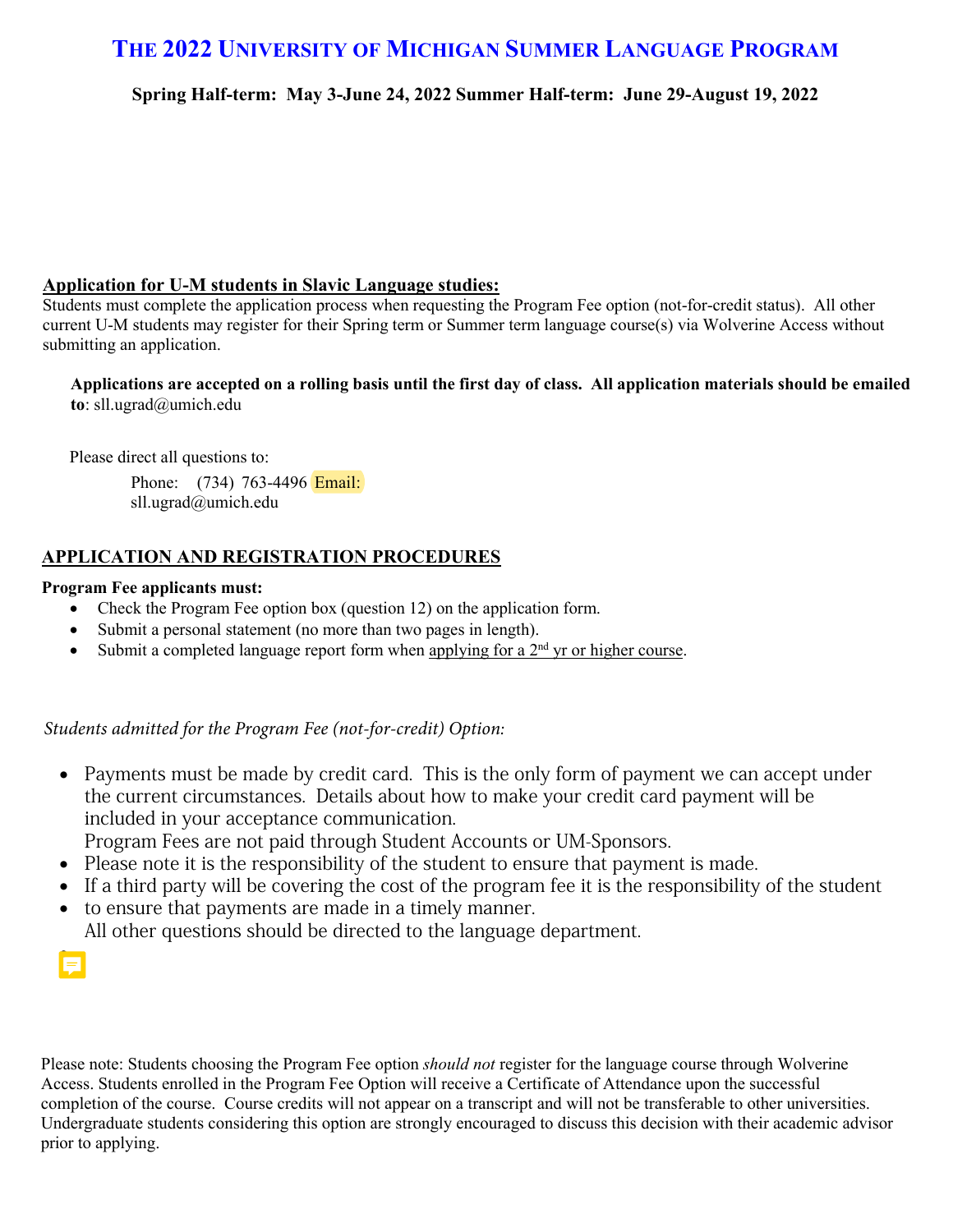# **THE 2022 UNIVERSITY OF MICHIGAN SUMMER LANGUAGE PROGRAM**

# Application for U-M students applying for the Program Fee Option in Slavic Language studies.

| (To be completed by applicant. Please print legibly.) |                                                                                                        |                                             |                                                   |  |                                           |                                                                                                                                                                                                                                                                                                                        |  |  |  |  |
|-------------------------------------------------------|--------------------------------------------------------------------------------------------------------|---------------------------------------------|---------------------------------------------------|--|-------------------------------------------|------------------------------------------------------------------------------------------------------------------------------------------------------------------------------------------------------------------------------------------------------------------------------------------------------------------------|--|--|--|--|
|                                                       | 1. Name                                                                                                | $(Last)$ $(First)$ $(Middle)$ $2. U-M I.D.$ |                                                   |  |                                           |                                                                                                                                                                                                                                                                                                                        |  |  |  |  |
|                                                       |                                                                                                        | (Last)                                      |                                                   |  |                                           |                                                                                                                                                                                                                                                                                                                        |  |  |  |  |
|                                                       |                                                                                                        | 3. Course(s) for which you are applying:    |                                                   |  |                                           |                                                                                                                                                                                                                                                                                                                        |  |  |  |  |
|                                                       | Spring Half-Term: May 3-June 24, 2022                                                                  |                                             |                                                   |  | Summer Half-Term: June 29-August 19, 2022 |                                                                                                                                                                                                                                                                                                                        |  |  |  |  |
|                                                       |                                                                                                        |                                             | RUSSIAN 123: Intensive First Year $-8$ credits    |  | $\sim$ 1                                  | RUSSIAN 223: Intensive Second Year - 8 credits                                                                                                                                                                                                                                                                         |  |  |  |  |
|                                                       |                                                                                                        |                                             | RUSSIAN 303: Intensive Third Year $-8$ credits    |  |                                           |                                                                                                                                                                                                                                                                                                                        |  |  |  |  |
|                                                       |                                                                                                        |                                             | 4. Permanent Address-including city and zip code: |  |                                           |                                                                                                                                                                                                                                                                                                                        |  |  |  |  |
|                                                       | 5. Permanent Telephone Number                                                                          |                                             |                                                   |  |                                           |                                                                                                                                                                                                                                                                                                                        |  |  |  |  |
|                                                       | 6. Current Address --including city and zip code ________________________________                      |                                             |                                                   |  |                                           |                                                                                                                                                                                                                                                                                                                        |  |  |  |  |
|                                                       |                                                                                                        |                                             |                                                   |  |                                           |                                                                                                                                                                                                                                                                                                                        |  |  |  |  |
|                                                       |                                                                                                        |                                             |                                                   |  |                                           |                                                                                                                                                                                                                                                                                                                        |  |  |  |  |
|                                                       |                                                                                                        |                                             |                                                   |  |                                           |                                                                                                                                                                                                                                                                                                                        |  |  |  |  |
|                                                       |                                                                                                        |                                             | 10. For which term were you admitted to U-M?      |  |                                           |                                                                                                                                                                                                                                                                                                                        |  |  |  |  |
|                                                       |                                                                                                        |                                             |                                                   |  |                                           | 11. In which U-M school/college are you currently enrolled ______________________                                                                                                                                                                                                                                      |  |  |  |  |
|                                                       | Undergraduate: Upper division   Lower division  <br>Pre-candidate<br>Candidate<br>Graduate: Department |                                             |                                                   |  |                                           |                                                                                                                                                                                                                                                                                                                        |  |  |  |  |
|                                                       | 12. Check one:                                                                                         |                                             |                                                   |  |                                           | a. $\Box$ I wish to take this course for credit (If a. you will be required to register on the first day of class.) OR<br>b. I wish to take this course as a non-credit Program Fee student. (You will receive a Certificate of<br>Attendance rather than a transcript after the successful completion of the course.) |  |  |  |  |

| I certify that the above statements are true. |      |
|-----------------------------------------------|------|
| Student's Signature                           | Date |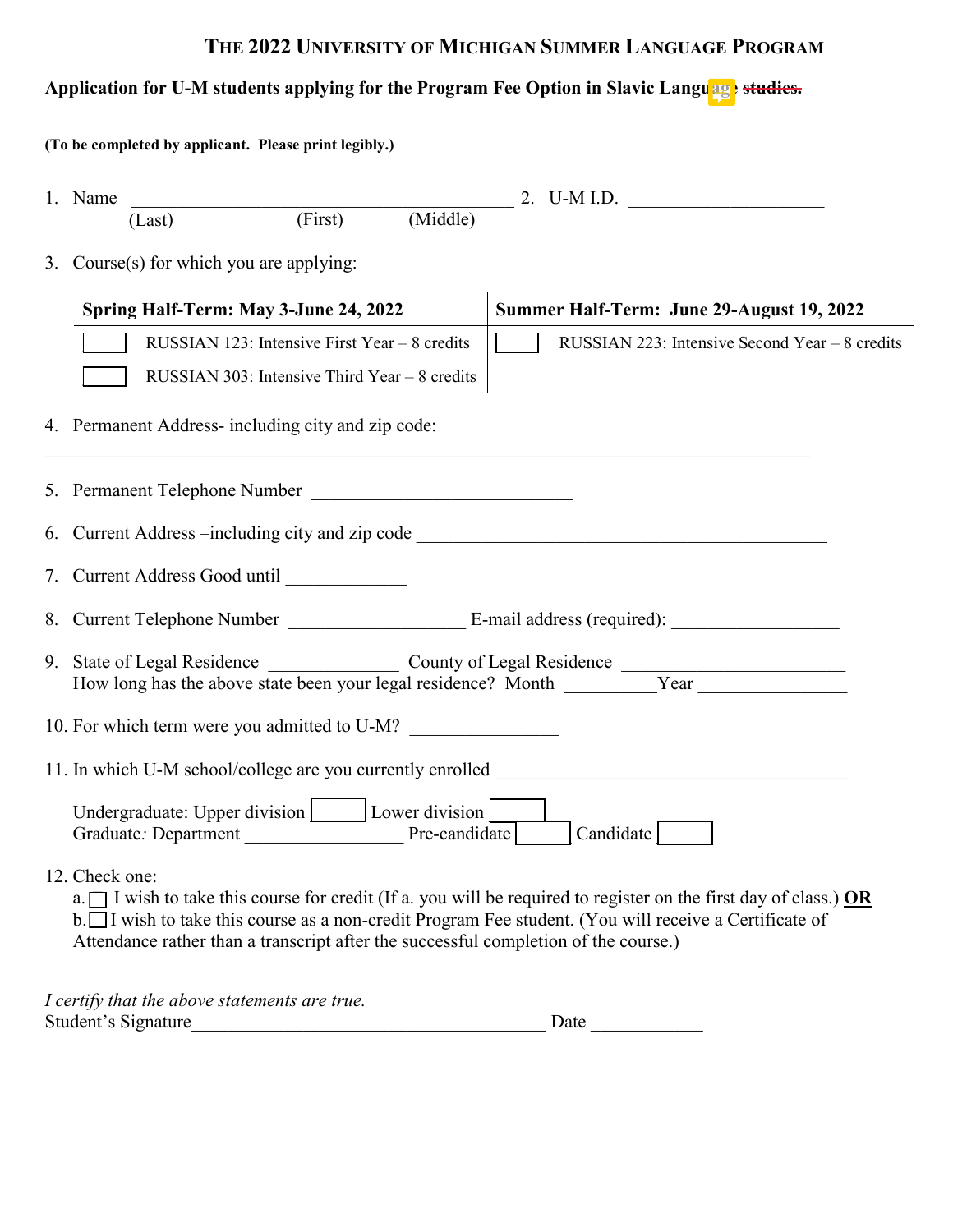### **THE 2022 UNIVERSITY OF MICHIGAN SUMMER LANGUAGE INSTITUTE**

#### **Language Report for U-M students. (Only required for applicants to 2nd year or higher courses.)**

This form must to be sent by the recommender to

#### **All application materials should be emailed to: sll.ugrad@umich.edu**

 $\_$  , and the contribution of the contribution of  $\overline{\mathcal{L}}$  , and the contribution of  $\overline{\mathcal{L}}$ 

Please direct all questions to:

Phone: (734) 763-4496 Email: sll.ugrad@umich.edu

.

*Name of Applicant: Name of Language Teacher:*

Applicant: sign here to waive your right of access to the information below.

Dept./Institution:

Title of course(s) applicant plans to take:

If this evaluation is not based on courses you taught to the applicant, please indicate how your evaluation was determined (e.g., "by means of a test," "through daily contact," etc.).

\_\_\_\_\_\_\_\_\_\_\_\_\_\_\_\_\_\_\_\_\_\_\_\_\_\_\_\_\_\_\_\_\_\_\_\_\_\_\_\_\_\_\_\_\_\_\_\_\_\_\_\_\_\_\_\_\_\_\_\_\_\_\_\_\_\_\_\_\_\_\_\_\_\_\_\_\_\_\_\_\_\_\_\_\_\_\_\_\_\_\_\_\_\_\_\_

Language teacher's signature **Date** 

| Language courses you taught to applicant |  |  |  |  |  |  |
|------------------------------------------|--|--|--|--|--|--|
| Course title                             |  |  |  |  |  |  |
|                                          |  |  |  |  |  |  |
| Specific language or dialect taught      |  |  |  |  |  |  |
| Number of weeks in course                |  |  |  |  |  |  |
| Number of contact hours per week         |  |  |  |  |  |  |
| <b>Textbook or teaching materials</b>    |  |  |  |  |  |  |

| Applicant's Language Abilities: Check the appropriate box in each category: "I" is the lowest level; "5" is the highest. |                                                                                          |  |  |  |  |  |  |
|--------------------------------------------------------------------------------------------------------------------------|------------------------------------------------------------------------------------------|--|--|--|--|--|--|
|                                                                                                                          |                                                                                          |  |  |  |  |  |  |
| <b>Speaking and Listening</b>                                                                                            | Aural Comprehension<br>Fluency of Self-Expression<br>Vocabulary Control<br>Pronunciation |  |  |  |  |  |  |
| Reading                                                                                                                  | Grasp of Grammar<br>Knowledge of Vocabulary<br>Reading Speed                             |  |  |  |  |  |  |
| <b>Writing</b>                                                                                                           | Vocabulary Control<br>Control of Sentence Structure                                      |  |  |  |  |  |  |

**Indicate any special linguistic strengths or weaknesses:**

**How does this student compare with others at the same level?**

**Please feel free to supplement your comments or provide other pertinent information on a seperate sheet.**